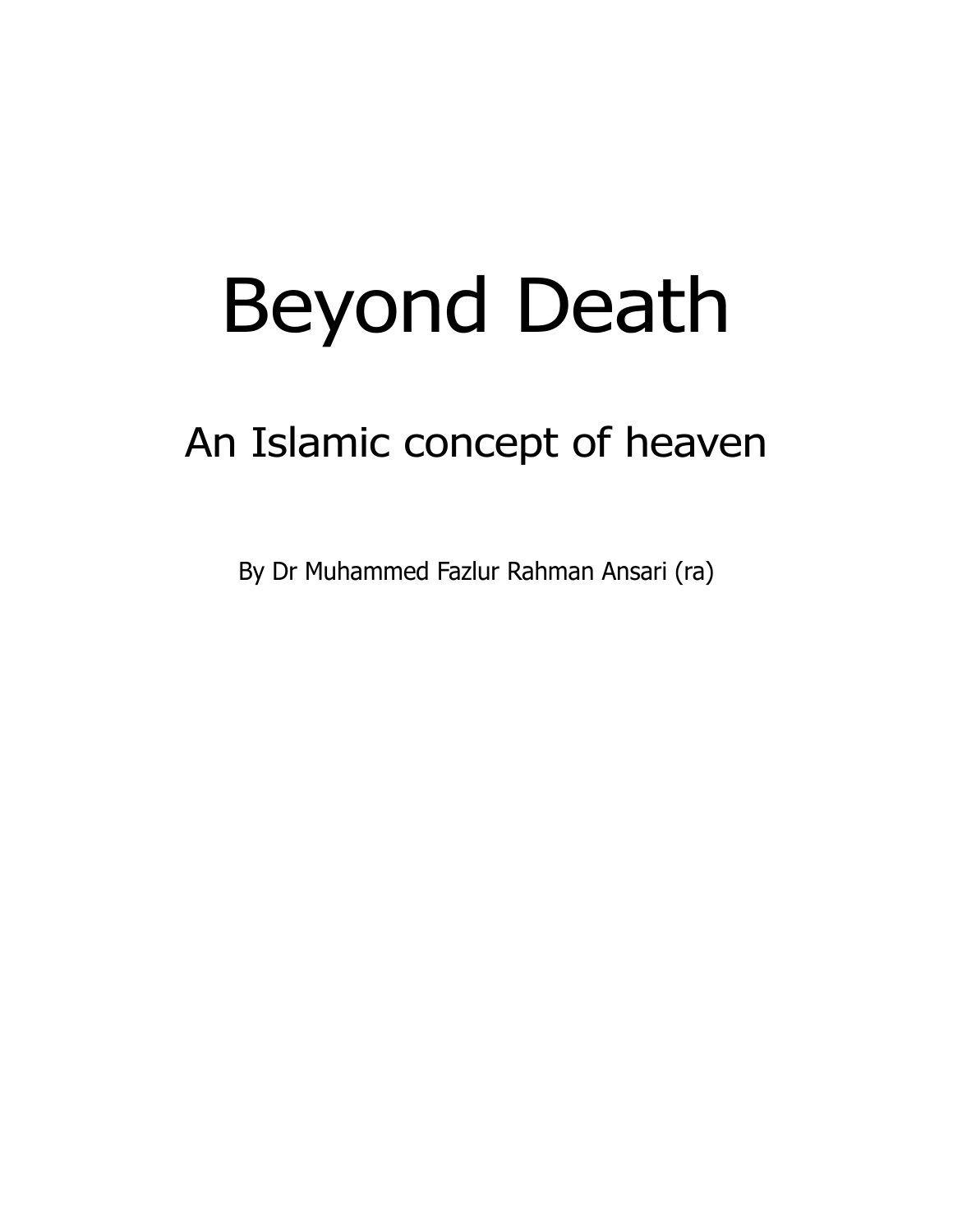## BEYOND DEATH

### THE ISLAMIC CONCEPTION OF HEAVEN

#### Being a lecture delivered at the all-India Philosophical Congress held at Calcutta in December1935

At the very outset it seems necessary to make a few remarks concerning the function of philosophy with regard to this problem. The problem is of a transcendental nature and directly pertains to our religious consciousness. That heaven is real and exists cannot be revealed to our senses. But should it for that reason be denied by philosophy? No. Philosophy must take its data from various forms of human consciousness - from the scientific consciousness, from the artistic consciousness, from the moral consciousness - so also from the religious consciousness. It is not the function of philosophy to question their facts because they alone are its data. Its function is rather "to grasp their elements conceptually and to combine them into a system".1[1]

We thank and praise Him (Allah) and invoke the blessing of Allah on His messenger, our master Muhammad, the last of all the prophets.

Life after death and hence heaven and hell are data given to us by the religious consciousness. The business of philosophy is to understand them-to evaluate them.

My task at the present occasion is to present the Qur'aanic conception of heaven for it is this conception, which seems to me to be the most reasonable. But before doing so it seems necessary to give briefly the views of the Qur'aan concerning the various stages of human life. The following verses from that book are highly instructive in this connection:

"(Those) who shall inherit the heaven, they shall abide therein.

"And certainly we created man of an extract of c1ay;2[2]

<sup>1[1]</sup> Realism. S. Z. Hasan, p. 2.

 $2[2]$  Cf. another verse of the Q u r ' an: The  $17<sup>th</sup>$  Sura, Nuh, Verse 17:

<sup>&</sup>quot;And Allah brought you forth from the earth as a growth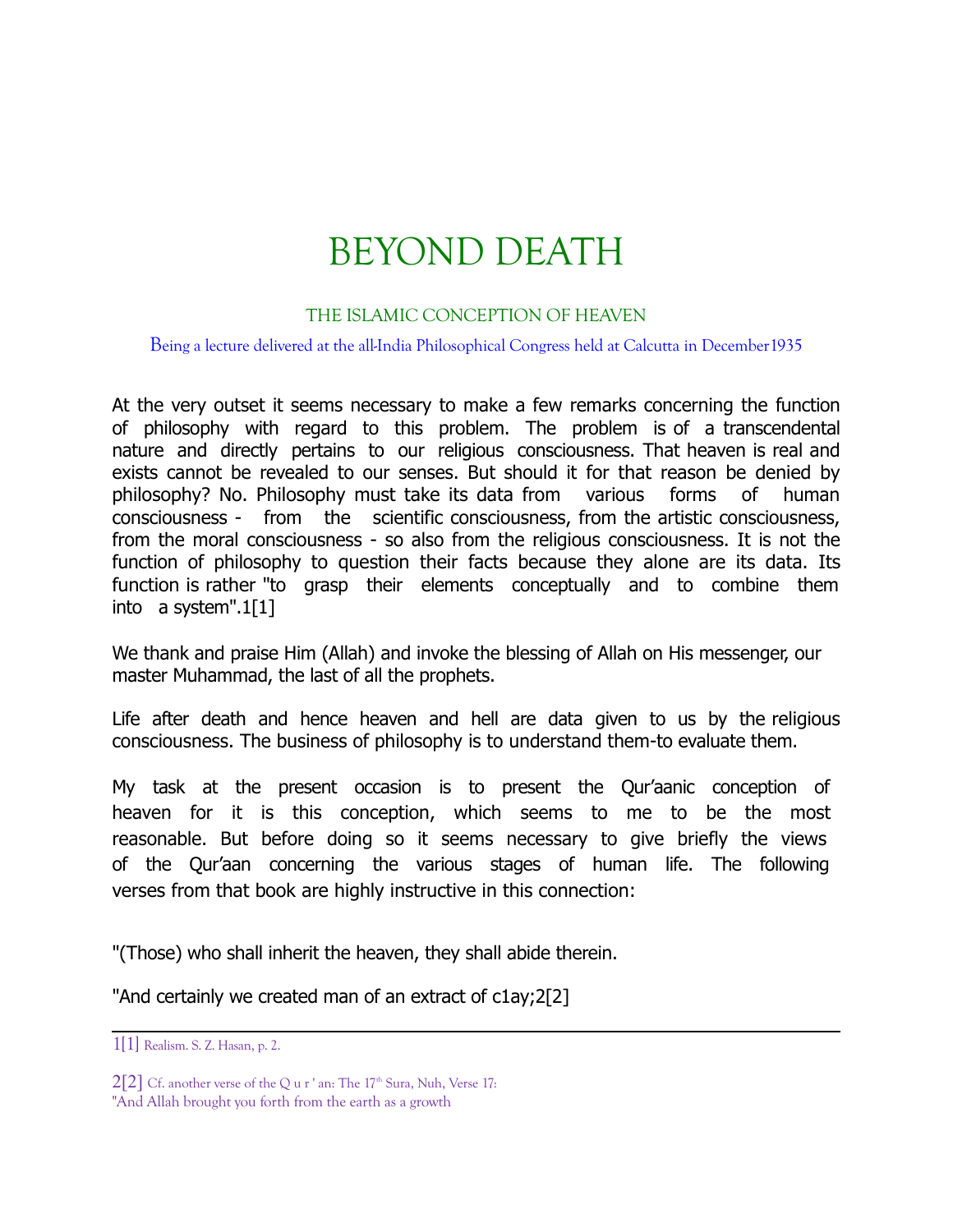Then We placed him as (a drop of) sperm in a place of rest, firmly fixed;

Then We made the sperm into a clot of congealed blood;

then of that clot We made a (foetus) lump;

then We made out of that lump bones and clothed the bones with flesh; then We developed out of it another creature. So blessed be Allah, the Best to create!

Then after that you will most surely die.

"Then surely on the day of resurrection you shall be raised.

And We have made, above you, seven tracts; and We are never unmindful of (Our) Creation.

And We send down water from the sky according to (due) measure, and We cause it to soak in the soil; and We certainly are able to drain it off (with ease).

"Then We cause to grow thereby gardens of palm trees and grapes for you; you have in them many fruits and from them do ye eat."

These verses give us in brief the whole process of human evolution as also the part played by religion in human life. Man arises out of the earth. The earthly matter passes through several stages of evolution before it finds its sublimation in the human form. It takes the form of the life-germ, which, though it is microscopic in size, is the repository of the physical, intellectual and moral features of man. The germ grows and becomes man. In a grown-up man it is the physical aspect, which is more usually and more thoroughly realized. But the human frame is only a vehicle for the soul to develop itself. The soul has to evolve itself from the crude form of simple consciousness to a certain stage of spirituality. This evolution can be worked out only through the cultivation of our faculties. The Qur'aan uses the word falah for this cultivation. Falah literally means the furrowing out of the latent faculties. Thus the peasant who tills the land and brings to surface the innumerable treasures of the earth is called fellah in Arabic. Man ought to act similarly. His soul possesses infinite potentialities of advancement. He has to till the field of the depths of his soul and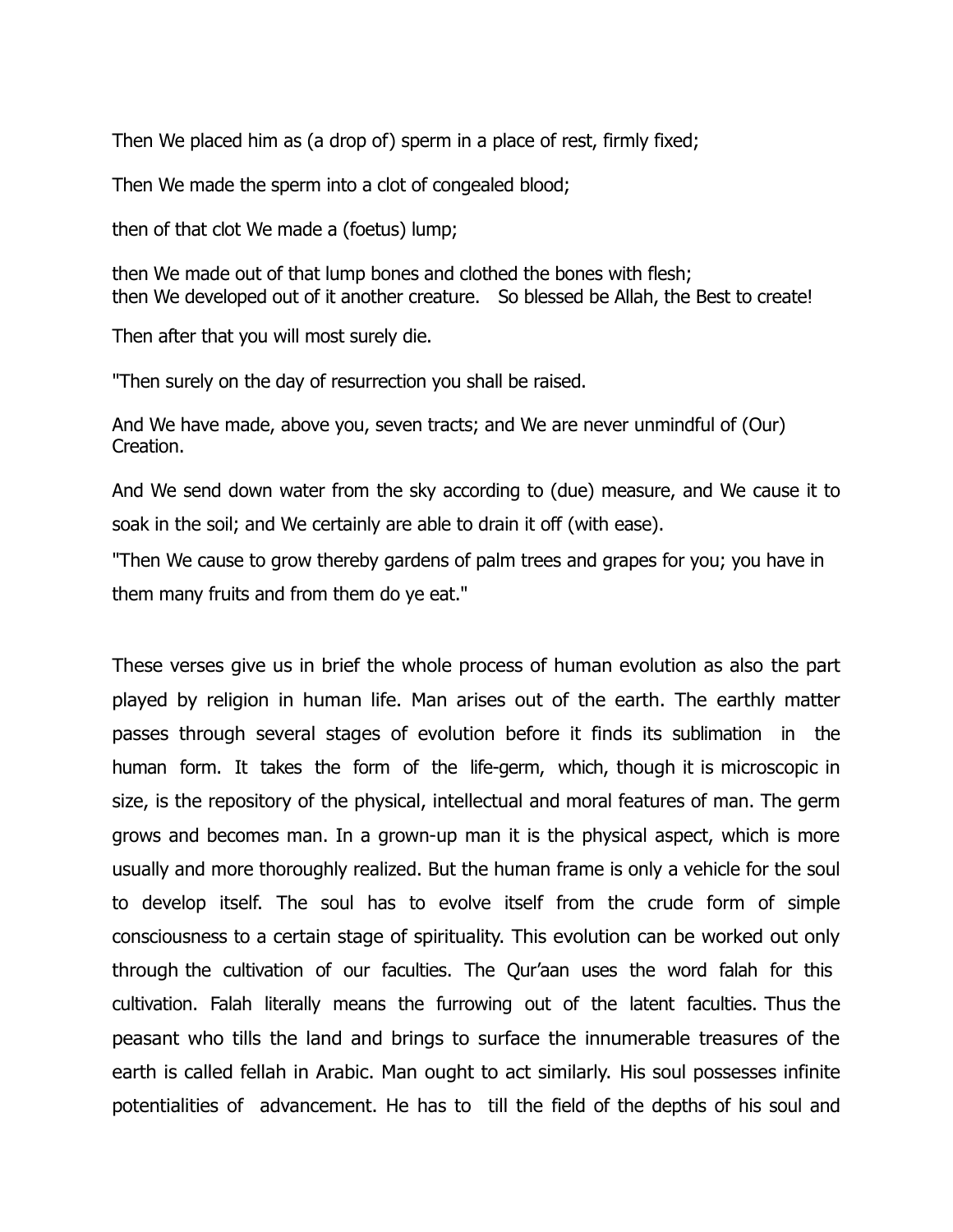bring out his latent faculties. But just as the ordinary peasant needs rain for his crop, so man too needs a rain. That rain comes from God in the form of Revelation and is given to humanity through the medium of Prophets. Man should become a receptacle for this spiritual rain if he wishes to reap a good harvest. Without it the field of human soul would become sterile and subject to decay.

This has been further pointed out in the Holy Qur'aan, the  $91<sup>st</sup>$  Sura, asShams Verse 7 to 10

"Consider the soul and Him who made it perfect, And He enlightened it as to wrong and right;. Successful indeed is he who purifies it and sorrow will indeed be his portion who corrupts it."

Thus the Qur'aan regards man as an evolutionary being who has been created of the goodliest fibre and possesses the highest capacities of making spiritual progress. In fact, the very first attribute of God mentioned in the opening verse of the Holy Qur'aan is Rabb, i.e. He who leads His creatures through one stage after another until they attain perfection.

Our present life is a preparation. It is necessary to work out our faculties and bring them up to a certain stage of evolution in our earthly sojourn (stop-over or stay). Then alone shall we be fit for progress in the life after death.

Our every action in this life has a hereafter. It creates a permanent impression on the soul. When the soul departs from the body, it leaves this body for good. It then adopts another kind of body. The great Muslim philosopher and divine, Shah Waliullah, calls it Nusma3[3] This Nusma is perhaps what is spoken of by Sir Oliver Lodge as ectoplasm. He says: "Exudation (secretion) of a strange white evanescent (changing) dough like substance, which has been photographed by scientific enquirers in different stages of evolution, and which shapes itself into parts or whole of the body, beginning in a putty-like mould, and ending in a semblance (taking on a form). This is the spiritual body that contains the Spirit and yet is distinct from the ordinary body."3[3]

<sup>3[3]</sup> The Mystical Message, P. 601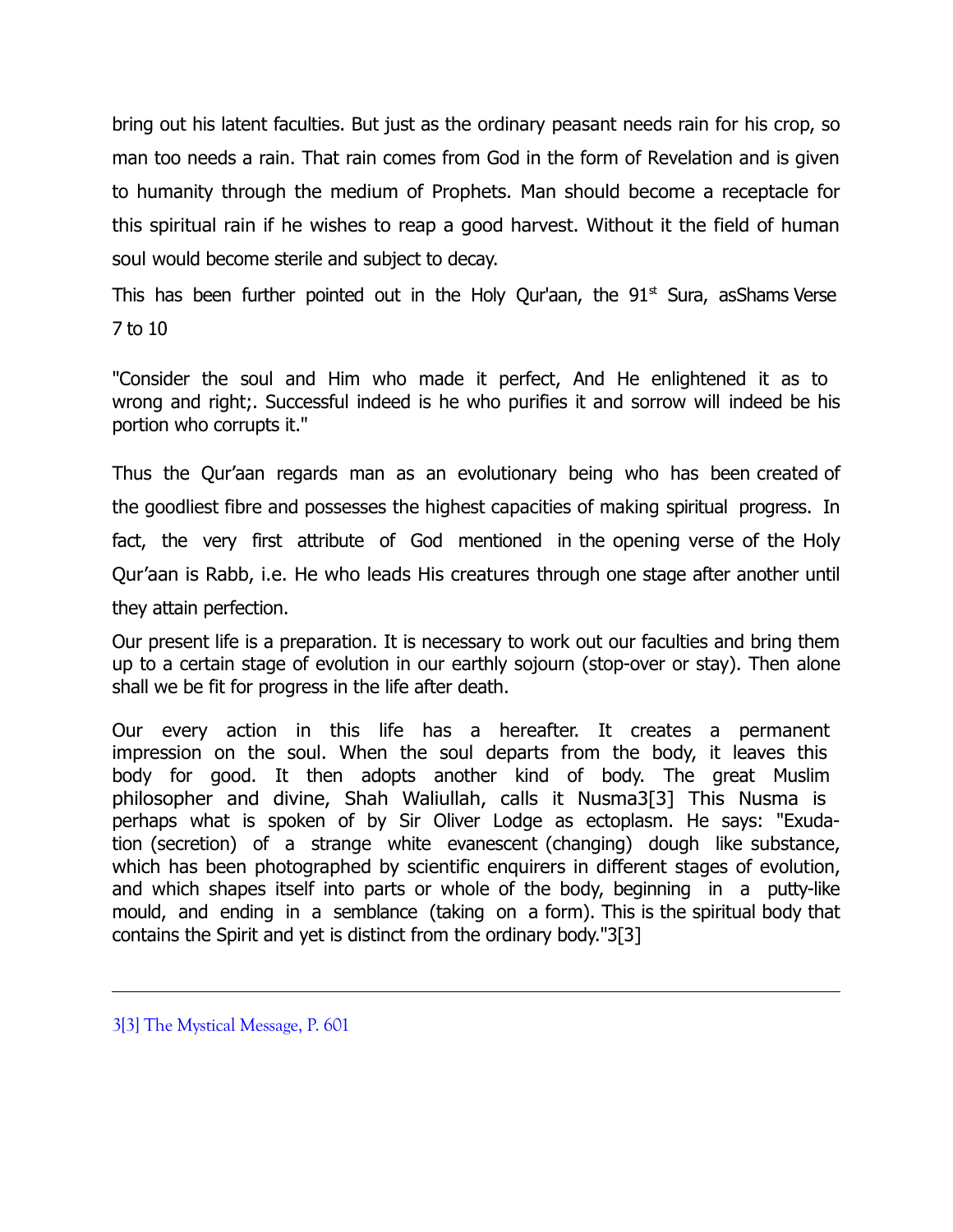although it commenced its life with the same potentialities as the ripe one. Similarly if we have not attained a certain stage of spiritual development in our earthly life, we cannot enter the heavenly life.

Now, after departing from the physical body, the soul does not enter its life of heaven or hell at once. It remains suspended in the ethereal (beyond the earthly) world called Barzakh in Islam. Here its faculties remain in abeyance, though intact, and this state will continue till the hour of resurrection when it will be sent to either heaven or hell. But the impressions, which it has acquired on earth through its actions, come to the surface. Character being the crystallization of one's thoughts "the thoughts that he or she was thinking in this world take their shape - virtuous thoughts take happy shapes, and wicked thoughts take shapes of calamities according to what he believed in this world."4[4]

The Qur'aan declares that a day will come when the solar system will be destroyed which will result in ending the present conditions of life totally. God will then bring into existence new heavens and a new earth as the Holy Qur'aan says in the  $14<sup>th</sup>$  Sura, Ibrahim, Verse 48:

On the day when the earth shall be changed into a different earth, and the heavens (as well), and they shall come before Allah, the One, the Supreme

This new world will have an affinity with the body of the soul, which will be different from the one that it had on earth. This new body has been described in the Qur'aan as "new creation".5[5] It has been further stated to take the colour of our actions on earth. The Holy Qur'aan says in The 3<sup>rd</sup> Sura, al-i-Imraan, Verse 106 and 107:

<sup>4[4]</sup> Keemiya-i-Sa'adat: Imam Ghazzali.

<sup>5[5]</sup> Holy Qur'aan 34<sup>th</sup> Sura, Saba, Verse 7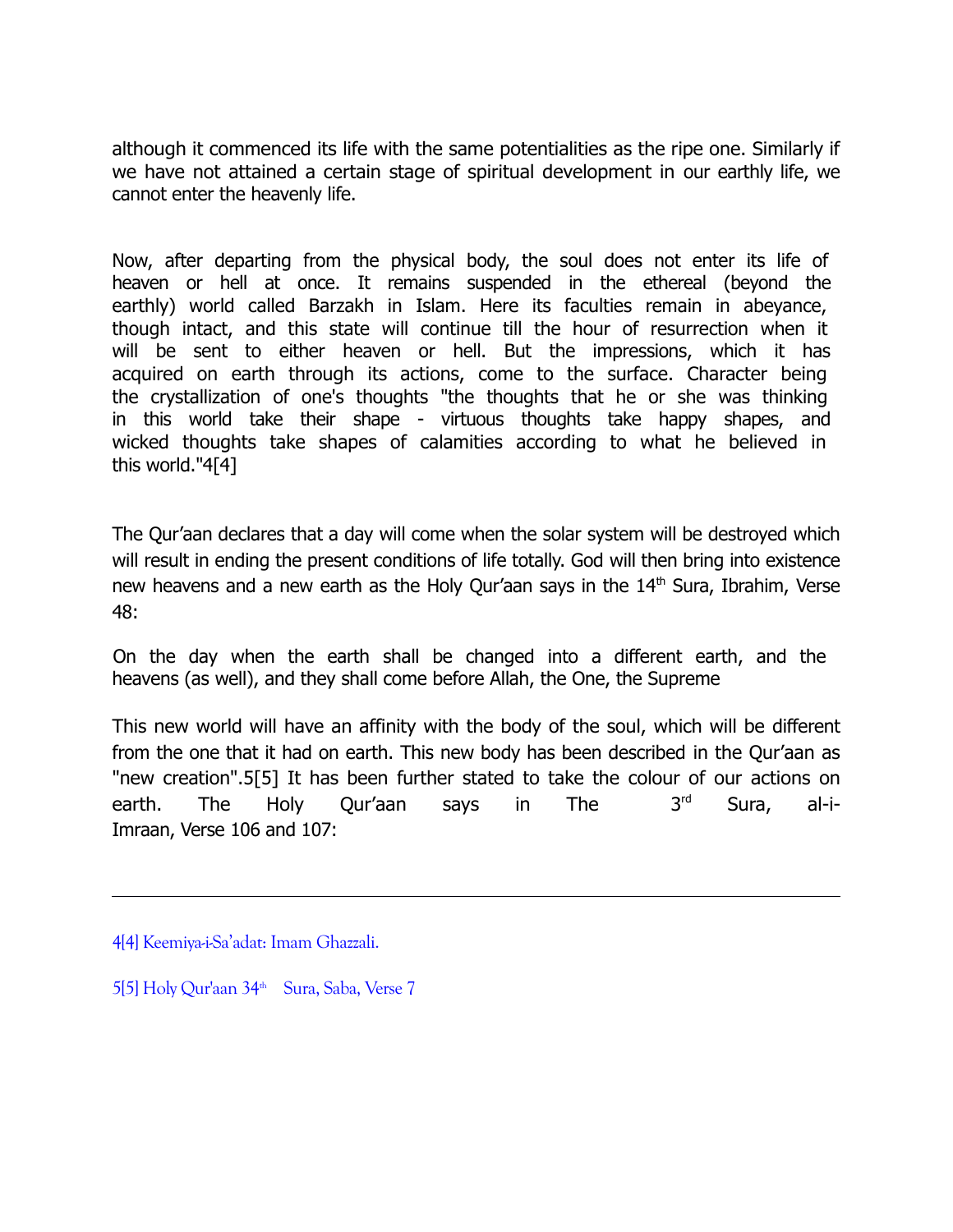(Some) faces shall turn bright and (some) faces shall turn dark, then as to those whose faces shall turn dark (it will be said): Did you disbelieve after believing? Taste therefore the punishment because you disbelieved. And as to those whose faces turn bright they shall be in Allah's mercy; in it they shall abide.

Now, the souls, which are suffering from spiritual diseases and do not come up to a certain standard will be sent to a spiritual hospital called hell. The Qur'aan has to say much on the subject but to go into details would be a long digression. Suffice it to say that hell will be one of the stages in the process of evolution for the soul that has not utilized the opportunities provided to it in its earthly sojourn and has stunted its faculties and got diseased and corrupted. After cure it shall come out of that state and shall start on its evolutionary journey. Imam Bukhari records a tradition of the Holy Prophet Muhammad (Peace be upon him and his family) to this effect:6[6]

When the sinners shall have attained tahzib and tanqiyah, they will be allowed to enter heaven.

The words tahzib and tanqiyah are highly meaningful spoken"

Tahzib means the cutting off of the branches of a tree so that the tree may enjoy a more luxuriant growth; and tanqiyah means the separating of the corrupt and the corruptible parts from a thing in order to purify it completely.

Having briefly viewed the nature of hell, let us come to the heavenly life. The souls, which attain the required standard of perfection, will start on their evolutionary journey anew in the next world. They will carry impressions of their actions done on earth. These impressions will, because of rightness of the actions, enclothe the soul in a garb of indefinable happiness- "indefinable" because it will be of a wholly different character from earthly happiness. In our present state of finite and chained existence we cannot realize its reality. Our words have been invented to express things primarily of the physical nature. They cannot convey ideas of transcendental verities. These can be described only allegorically as the Qur'aan does. Ibn Jareer says: "Whatever is in the heaven has no resemblance with any thing of this world except in name." The Holy Qur'aan says in the 32nd Sura, as-Sajda, Verse 17:

No souls know what is in store for them of the joys (lit. that which will refresh the eyes) as the reward of their actions.

6[6] Bukhari: 9:532b, 8:542 and 3:620 indicate this (Aalim computer software)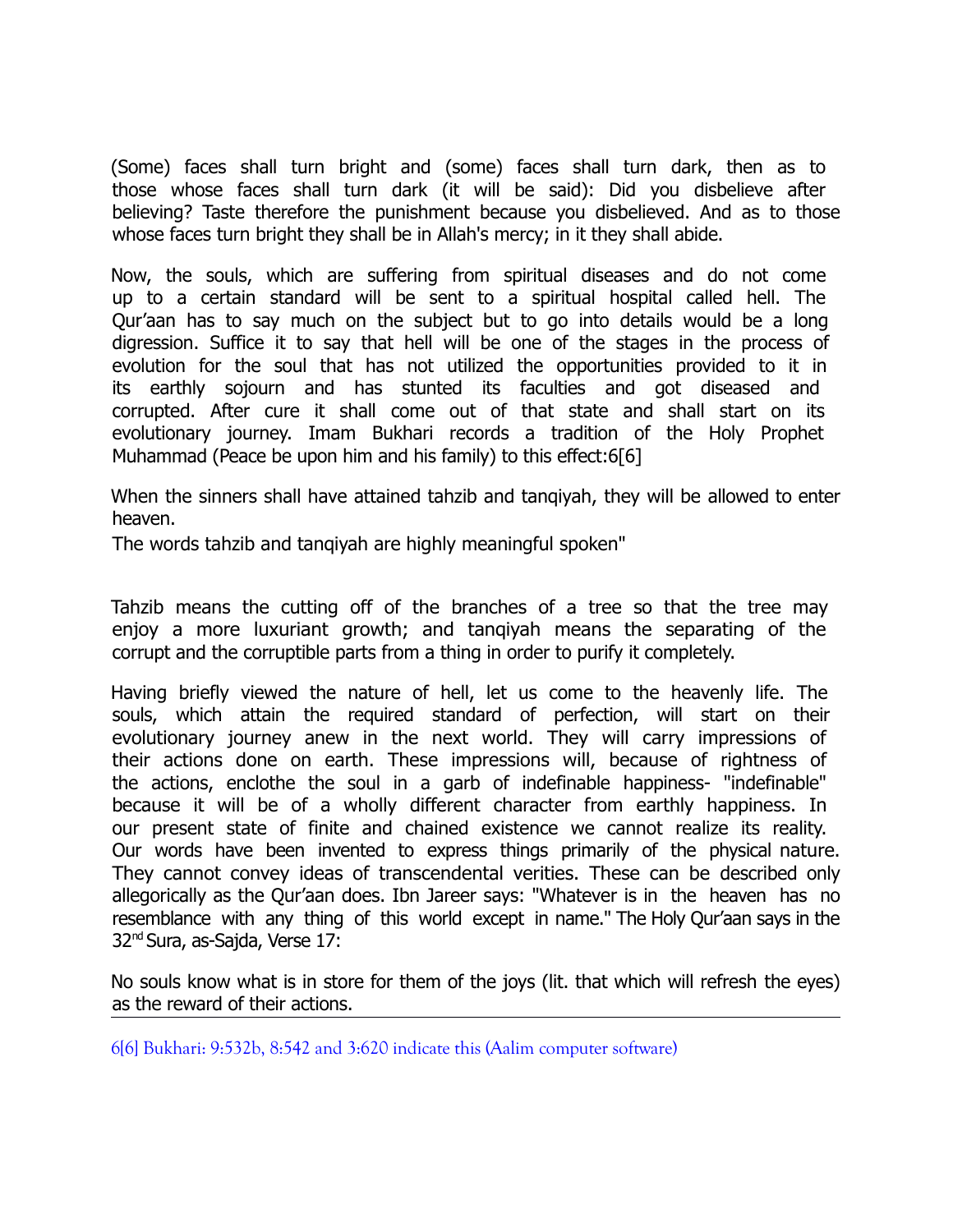According to a Hadith:7[7]

God has provided for the righteous that which "no eye hath seen, no ear hath heard, nor hath it ever occurred to the mind of man".

Thus the expressions descriptive of heaven which occur in the Qur'aan are allegorical (symbolic), e.g., gardens, rivulets, costly garments, delicious fruits, etc. To illustrate this point further, I may cite an incident of the Holy Prophet's life.8[8]

A pious lady saw a river in a dream and she somehow or other came to think that it pertained to one of the deceased Companions of the Holy Prophet, Uthman bin Maz'un. She related her dream to the Holy Prophet for explanation. He said: "It (i.e. the river) is his (noble) actions flowing for him (or for his benefit)."

I shall now give certain verses of the Holy Qur'an, which depict the heavenly life, but would like to put them under nine different headings for the sake of clarity.

1. The Qur'aan speaks of the heavenly life as the eternal one.

The Holy Qur'aan says in the  $65<sup>th</sup>$  Sura, at-Talaq, Verse 11:

...And those who believe in Allah and do good deeds, He will cause him to enter gardens beneath which rivers flow to abide therein for ever…

Also, The Holy Qur'aan says in the  $15<sup>th</sup>$  Sura, al-Hijr, Verse 48:

There no sense of fatigue shall touch them, nor shall they (ever) be asked to leave.

Again, The Holy Qur'aan says in the  $18<sup>th</sup>$  Sura, al-Kahf, Verse  $108$ :

Abiding therein, they shall not desire removal from them

2. That life will be free of all toil, of hunger and thirst and other physical needs.

The Holy Qur'aan says in the 20<sup>th</sup> Sura, Ta Ha, Verses 118 and 119:

Surely it is (ordained) for you that you shall not be hungry therein, nor bare of clothing; and that you shall not be thirsty therein, nor shall you feel the heat of the sun.

7[7] Bukhari

8[8] Bukhari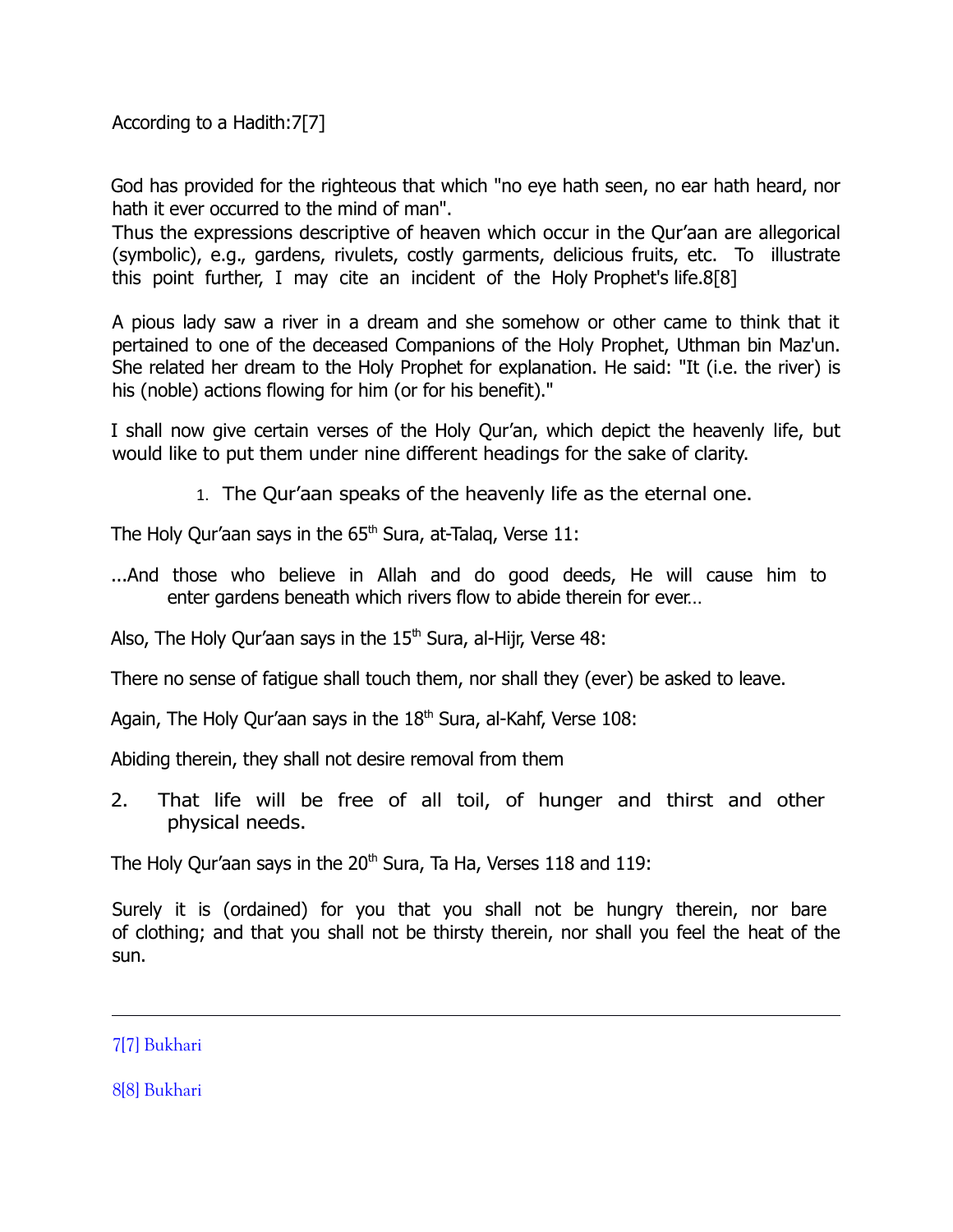Also, The Holy Qur'aan says in the  $16<sup>th</sup>$  Sura, an-Nahl, Verse 31:

The gardens of perpetuity, they shall enter them, rivers flowing beneath them: they shall have in them what they please. Thus Allah rewards those who guard (against evil).

Again, The Holy Qur'aan says in the  $15<sup>th</sup>$  Sura, al-Hijr, Verse 48: There no sense of fatigue shall touch them.

3. It will be free of evil thoughts and propensities (prejudice).

The Holy Qur'aan says in the  $19<sup>th</sup>$  Sura, Maryam, Verse 62:

They shall not hear therein any vain discourse, but only 'Peace' Also,The Holy Qur'aan says in the 7<sup>th</sup> Sura, al-Araf, Verse 43:

And We will remove whatever of ill feeling is in their breasts.

4. It will be a state of supreme peace for the soul.

The Holy Qur'aan says in the  $6<sup>th</sup>$  Sura, al-An'aam, Verse 127:

They shall have the Home of Peace with their Lord . . .

Again, The Holy Qur'aan says in the  $56<sup>th</sup>$  Sura, al-Waagi'a, Verses 25 and 26:

They shall not hear therein vain or sinful discourse except the word peace, peace.

Again, The Holy Qur'aan says in the  $44<sup>th</sup>$  Sura, ad-Dukhaan, Verse 51

Surely those who guard (against evil) shall be in a place of security . . .

Also, The Holy Qur'aan says in the 3rd Sura, al-i-Imraan, Verse 107 And as to those whose faces turn bright they shall be in Allah's mercy; in it they shall abide

5. The Heaven will be the Abode of Light.

The Holy Qur'aan says in the 57<sup>th</sup> Sura, al-Hadeed, Verse 12 "On that day you will see the faithful men and the faithful women - their light going before them and on their right hand . . .

6. In it a halo of holiness will encircle the souls.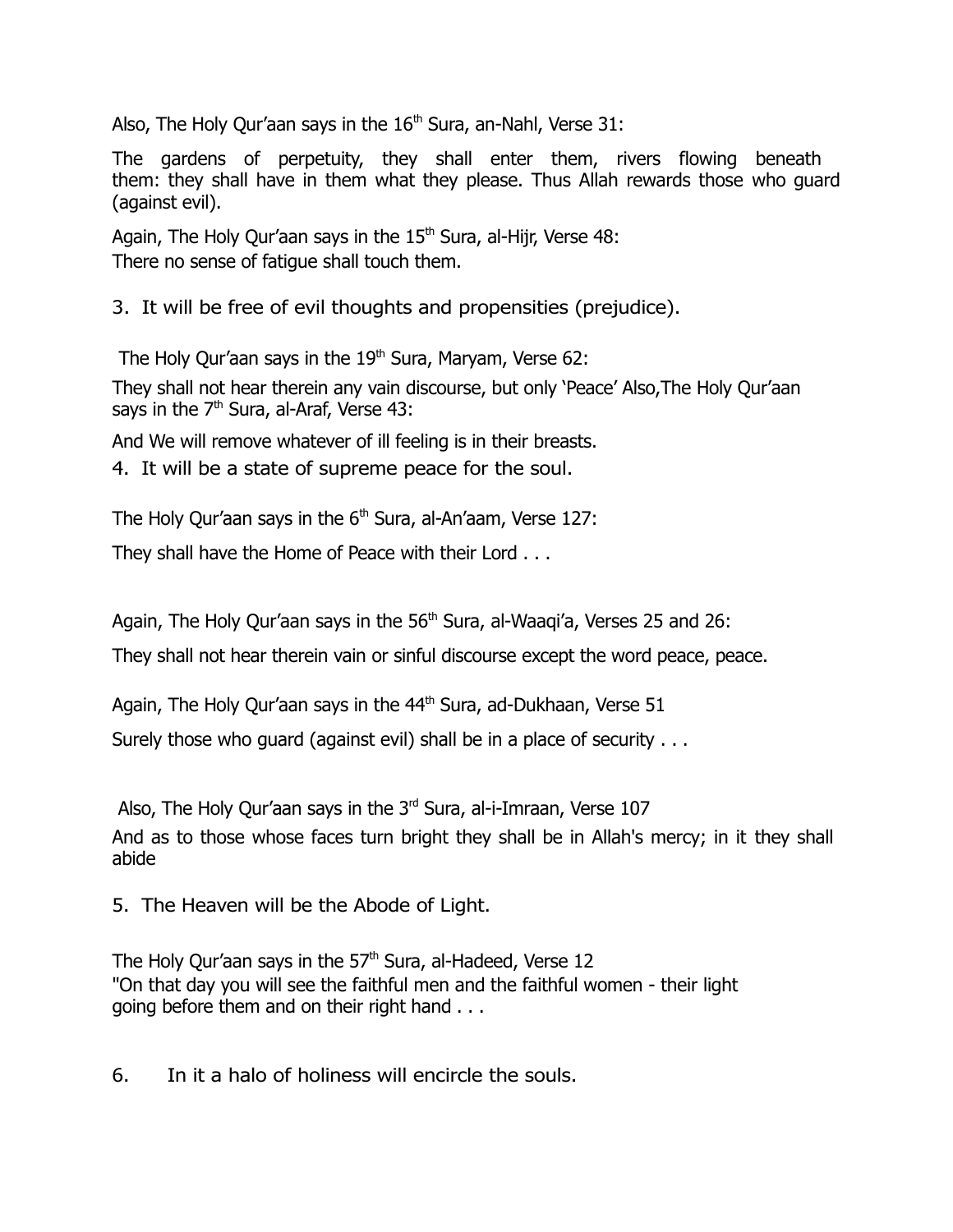The Holy Qur'aan says in the  $16<sup>th</sup>$  Sura, an-Nahl, Verse 97:

Whoever does good, whether male or female, and is a believer, We will most certainly bestow upon him (or her) a pure life. . .

Also, The Holy Qur'aan says in the 22<sup>nd</sup> Sura, al-Hajj: Verse 24:

And they will be guided to pure (thoughts and) words and they will be guided into the path of (Allah) the Praised One

Also, The Holy Qur'aan says:

"He will cause you to enter. . . the Abode of Purity."

Again Allah says in The Holy Qur'aan says in the 3rd Sura, al-i-Imraan: Verse 15:

For those who quard (against evil) are . . . pure mates . . .

Again Allah says in The Holy Qur'aan says in the 76<sup>th</sup> Sura, al-Insaan: Verse 21:

And their Lord shall make them drink a pure drink,

7. In the glorious state of being encircled by Light, Peace, Mercy and Holiness of God, the souls shall sing hymns in praise of their Lord.

Allah says in The Holy Qur'aan says in the  $10<sup>th</sup>$  Sura, Yunus: Verse 10

Their utterance in it shall be: Glory to Thee 0 Allah! And their greeting in it shall be: Peace; and they will end by saying: Praise be to Allah, the Lord of all the worlds.

8. In the heavenly state the souls wil be blessed with the goodly pleasure (ridwan) of Allah.

Allah says in The Holy Qur'aan says in the 89<sup>th</sup> Sura, al-Fajr: Verses 27 and 28: "0 soul! that hath found satisfaction! Return to thy Lord well pleased with Him, well pleasing (Him).

Also, The Holy Qur'aan says in the  $9<sup>th</sup>$  Sura, at-Tauba: Verse 72:

Allah has promised to the believing men and the believing women gardens beneath which rivers flow, to abide in them, and goodly dwellings in gardens of perpetual abode; and best of all is Allah's goodly pleasure - that is the grand achievement.